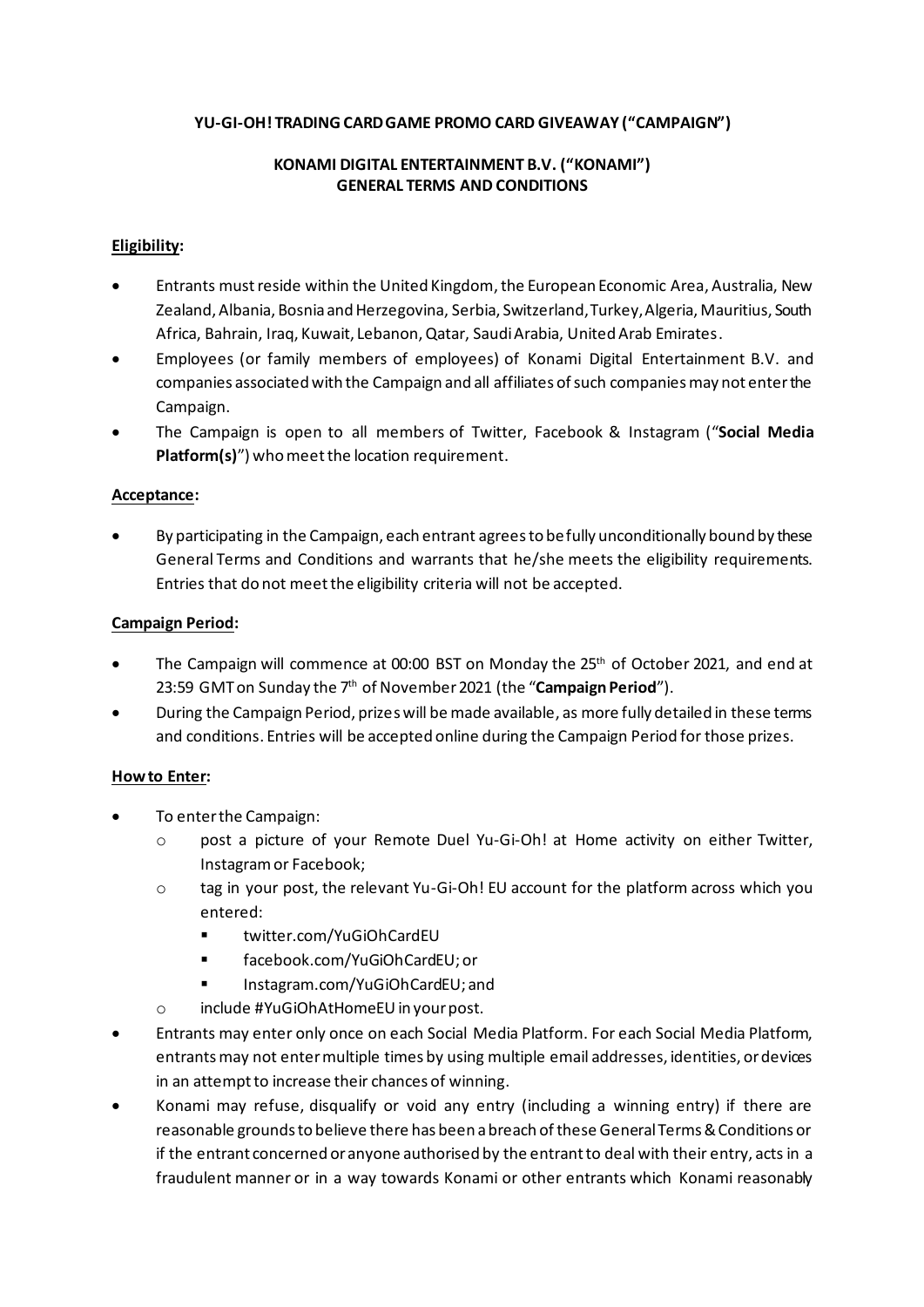considers to be inappropriate, unlawful or offensive. If the winning entry is disqualified or voided Konami reserves the right to award the prize to another entrant.

## **Prize:**

- The winner(s) of the Campaign will **each** receive one Promo Card Blue-Eyes Alternative White Dragon.
- The specifics of the prize shall be solely determined by Konami. The prize is non-transferable. Any and all prize-related expenses, including without limitation any and all local taxes, shall be the sole responsibility of winner(s).
- The winner(s) shall use the prize exclusively for private purposes and is hereby prohibited from:
	- $\circ$  offering the prize for sale publicly, in auctions (in particular on the internet e.g. via eBay) and/or on unauthorised sales platforms.
	- o using or permitting the use of prize for business or commercially, in particular for advertising or marketing purposes as a bonus, promotional giveaway, as a prize or as part of an unauthorized hospitality or package holiday.

### **Winner Selection and Notification:**

- Five hundred (500) winners will be selected by or on behalf of Konami at randomacross all social media platforms after the end of the Campaign Period. An entrant may only win once. For the avoidance of doubt, this means that if a winnerhas made entries on more than one of the Social Media Platformsthen all of that winner's other entries will be deemed invalid and disqualified from the selection process upon being selected as a winner.
- The winner(s) will be notified by message across the Social Media Platform via which entry was made, within a period of 2 weeks of the end of the Campaign Period, and asked to respond with their postal address and contact details, via an online portal, for the purposes of fulfilling the prize.
- All entrants are responsible for checking spam filters to ensure they can receive notifications.
- If a winner does not respond with their details within 1 week from the date they are notified of their win on the Social Media Platform via which entry was made or is not able or available to accept the prize for any reason which is beyond Konami's reasonable control, then Konami reserves the right to award the prize to another entrant.
- Konami will deliver all prizes awarded during the Campaign as soon as it is reasonably able to do so.

## **Entrant Data:**

- Any entrant data collected will be used **solely** for the purpose of administering the Campaign, contacting the winner to notify him/her of the prize and provision of the prize and any related purposes where necessary for performing our obligations under these General Terms and Conditions or for our legitimate business interests.
- For more information on how Konami will use and/or share personal data collected in connection with this Campaign, and on your rights in relation to the use of your personal data and how to contact us with any requests, queries or complaints, please refer to Konami's Social Media and Online Campaigns Privacy Notice available at: <https://www.konami.com/games/eu/en/topics/15375/>